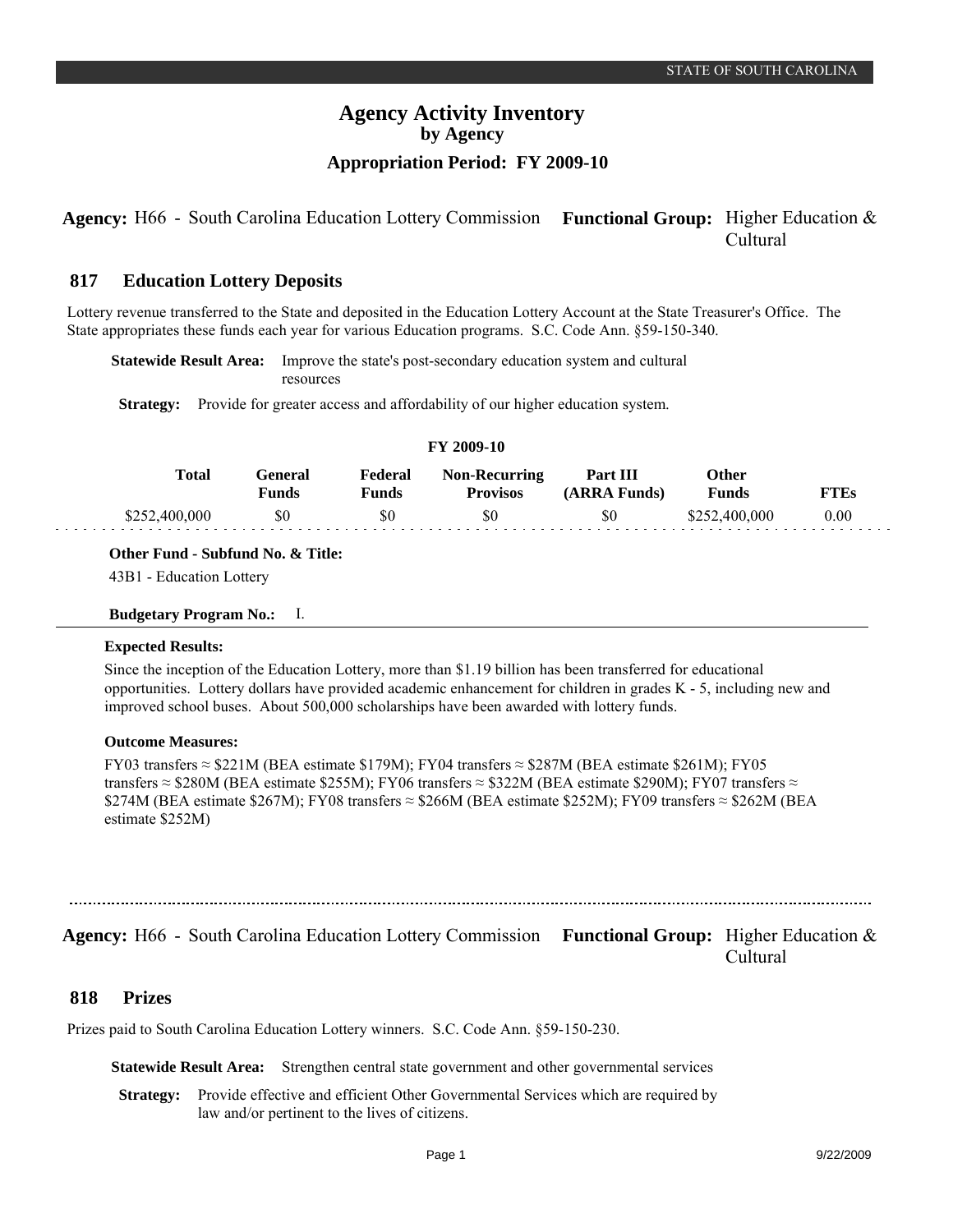# **Agency Activity Inventory by Agency**

## **Appropriation Period: FY 2009-10**

| <b>FY 2009-10</b> |                         |                  |                                         |                          |                              |             |
|-------------------|-------------------------|------------------|-----------------------------------------|--------------------------|------------------------------|-------------|
| <b>Total</b>      | General<br><b>Funds</b> | Federal<br>Funds | <b>Non-Recurring</b><br><b>Provisos</b> | Part III<br>(ARRA Funds) | <b>Other</b><br><b>Funds</b> | <b>FTEs</b> |
| \$580,528,311     | \$0                     | \$0              | \$0                                     | \$0                      | \$580,528,311                | 0.00        |

**Other Fund - Subfund No. & Title:**

NA

**Budgetary Program No.:** I.

### **Expected Results:**

Customers purchase lottery products in anticipation of winning a prize. A player having a winning experience will play again and will tell others about his winning experience.

### **Outcome Measures:**

A decrease in the amount of prizes would decrease the amount of net income generated by lottery sales. If the Commission did not have the ability to provide an adequate number of winning experiences for its player base, players would no longer have a reason to purchase lottery products. There is a direct relation between prizes paid and revenue generated. Total ticket sales in FY03  $\approx$  \$724M; FY04,  $\approx$  \$950M; FY05  $\approx$  \$957M, FY06  $\approx$  \$1.148B;  $FY07 \approx $988M$ ; FY08  $\approx $992M$ ; FY09  $\approx $1.01B$ 

| Agency: H66 - South Carolina Education Lottery Commission Functional Group: Higher Education & |  |
|------------------------------------------------------------------------------------------------|--|

Cultural

#### **Retailer Commissions 819**

Amounts paid to licensed retail location owners for sales of lottery products. SC Code Ann. §59-150-150.

**Statewide Result Area:** Strengthen central state government and other governmental services

**Strategy:** Provide effective and efficient Other Governmental Services which are required by law and/or pertinent to the lives of citizens.

### **FY 2009-10**

| <b>Total</b> | General)<br>Funds | Federal<br><b>Funds</b> | <b>Non-Recurring</b><br><b>Provisos</b> | Part III<br>(ARRA Funds) | Other<br><b>Funds</b> | <b>FTEs</b> |
|--------------|-------------------|-------------------------|-----------------------------------------|--------------------------|-----------------------|-------------|
| \$66,716,541 | \$0               | \$0                     | \$0                                     | SO.                      | \$66,716,541          | 0.00        |

**Other Fund - Subfund No. & Title:**

NA

**Budgetary Program No.:** I.

**Expected Results:**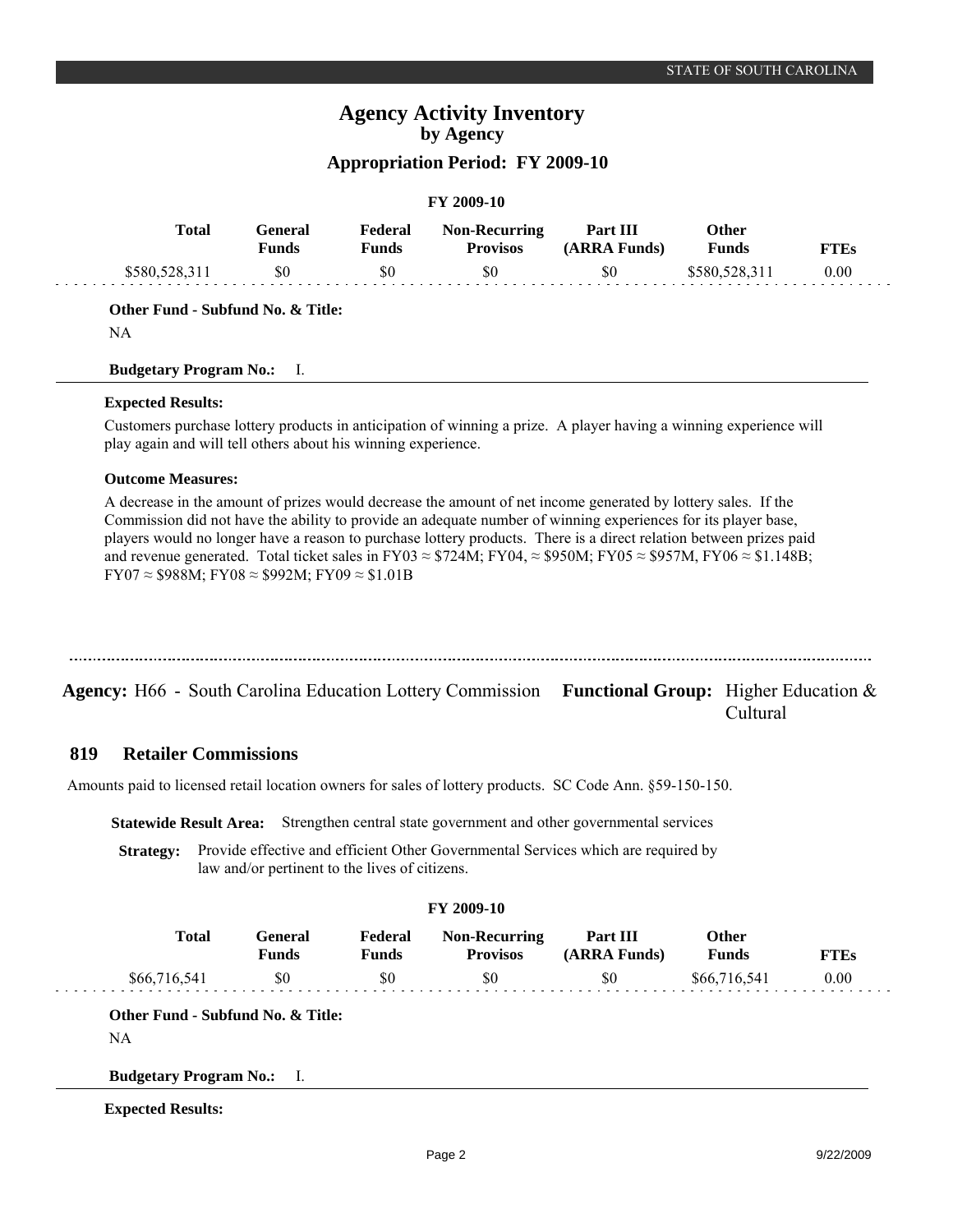# **Agency Activity Inventory by Agency Appropriation Period: FY 2009-10**

Provides retailers with a reasonable incentive for providing a variety of lottery products to players, and generating revenue.

### **Outcome Measures:**

Mandated at S.C. Code Ann. Section 59-150-150. (A): "...The commission also shall...provide for compensation to a lottery retailer in the form of commissions in an amount of not less than seven percent of gross proceeds..." Additionally, a decrease in retailer commissions would result in a decrease in the number of licensed retail locations, and loss of sales revenue and net income. Number of licensed retailers  $6.30.04 = 3,383$ ;  $6.30.05 =$  $3,505$ ;  $6.30.06 = 3,551$ ;  $6.30.07 = 3,545$ ;  $6.30.08 = 3,631$ ;  $6.30.09 = 3,654$ .

**Agency:** H66 - South Carolina Education Lottery Commission Functional Group: Higher Education & Cultural

#### **Other Direct Game Costs 820**

Instant game costs: Warehousing, shipping, and printing tickets. Instant ticket dispensers. Online game costs: Online paper costs, playslips, playstations and replacement parts. Production studio operations required to provide live online drawings. Security and credit checks pursuant to the licensing of retailers. Incentives to retailers for participation in the sale of a particular product or promotion, and selling bonuses paid to the sellers of winning tickets in amounts greater than \$10,000. S.C. Code Ann. §59-150-60.

**Statewide Result Area:** Strengthen central state government and other governmental services

**Strategy:** Provide effective and efficient Other Governmental Services which are required by law and/or pertinent to the lives of citizens.

| <b>Total</b> | General      | Federal      | <b>Non-Recurring</b> | Part III     | Other        |             |
|--------------|--------------|--------------|----------------------|--------------|--------------|-------------|
|              | <b>Funds</b> | <b>Funds</b> | <b>Provisos</b>      | (ARRA Funds) | <b>Funds</b> | <b>FTEs</b> |
| \$19,943,180 | \$0          | \$0          | \$0                  | \$0          | \$19,943,180 | 0.00        |

**Other Fund - Subfund No. & Title:** NA

### **Budgetary Program No.:** I.

### **Expected Results:**

Timely delivery and secure storage of instant tickets. The creation and printing of instant ticket games with appropriate combinations of theme, play style, and prize payout. Secure containers to provide instant tickets for sale. Provide secure, numbered terminal paper to be used in online terminals to generate tickets for sale. Provide bet or playslips needed to generate online ticket purchases. Provide display units for lottery products. Develop games of the highest quality and integrity which are fun, exciting, and appeal to consumers.

### **Outcome Measures:**

The availability of instant tickets, online paper, playslips and ancillary supplies at the required locations is a precondition to sales. Secure and otherwise proper shipment and storage of instant tickets, online game ticket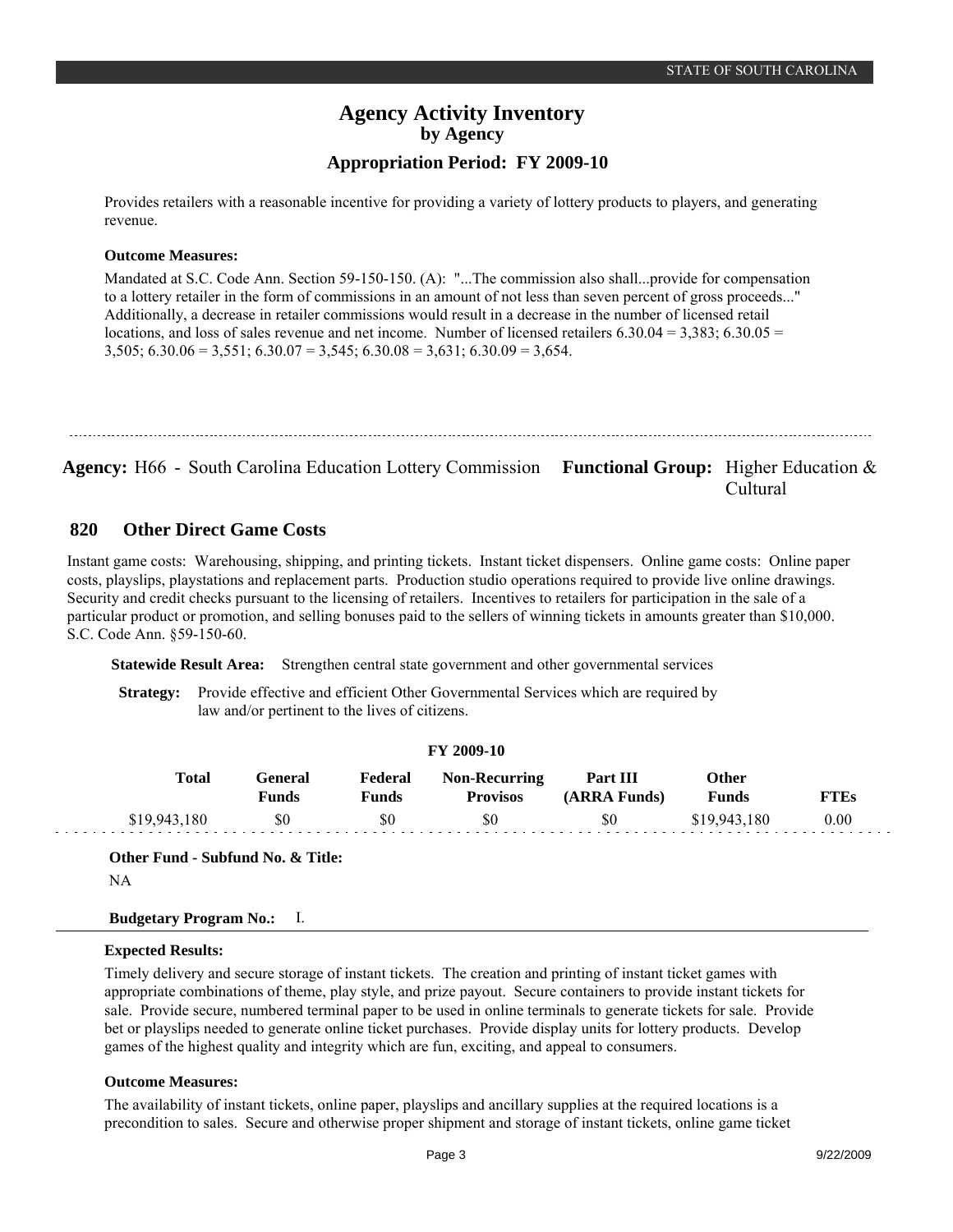# **Agency Activity Inventory by Agency**

## **Appropriation Period: FY 2009-10**

paper, and playslips is required to assure the integrity of the games, without which player confidence and participation would rapidly diminish. Live drawings are necessary to sustain player confidence in the integrity of online games. SLED retailer background checks completed: FY02 - 5,899; FY03 - 2,108; FY04 - 3,250; FY05 - 3,308; FY06 - 4,198; FY07 - 4,647; FY08 - 4,522; FY09 - 3,161.

**Agency:** H66 - South Carolina Education Lottery Commission Functional Group: Higher Education & Cultural

#### **Advertising 821**

Advertising products and services in various formats. SC Code Ann. §59-150-60 (18).

**Statewide Result Area:** Strengthen central state government and other governmental services

**Strategy:** Provide effective and efficient Other Governmental Services which are required by law and/or pertinent to the lives of citizens.

### **FY 2009-10**

| Total       | <b>Teneral</b><br>Funds | Federal<br>Funds | <b>Non-Recurring</b><br><b>Provisos</b> | Part III<br>(ARRA Funds) | Other<br>Funds | FT F.s |
|-------------|-------------------------|------------------|-----------------------------------------|--------------------------|----------------|--------|
| \$8,900,000 | \$0                     | \$0              | \$0                                     | \$0                      | \$8.900.000    | 0.00   |

**Other Fund - Subfund No. & Title:**

NA

**Budgetary Program No.:** I.

### **Expected Results:**

Provides an array of media formats to implement an integrated plan that supports the sales of all product lines. Focus groups use the dynamics of group interaction to generate feedback on marketing related issues. The annual benchmark survey staff conducts surveys of customer attitude, behavior and awareness of lottery products and performance.

### **Outcome Measures:**

Lottery products require advertising and promotional programs to generate awareness, and to provide education and information on how to play. Industry experience suggests a direct relationship between the amount of sales generated to the amount expended for advertising. The results of our focus groups and surveys indicate the public is very supportive of our efforts.

Agency: H66 - South Carolina Education Lottery Commission Functional Group: Higher Education & Cultural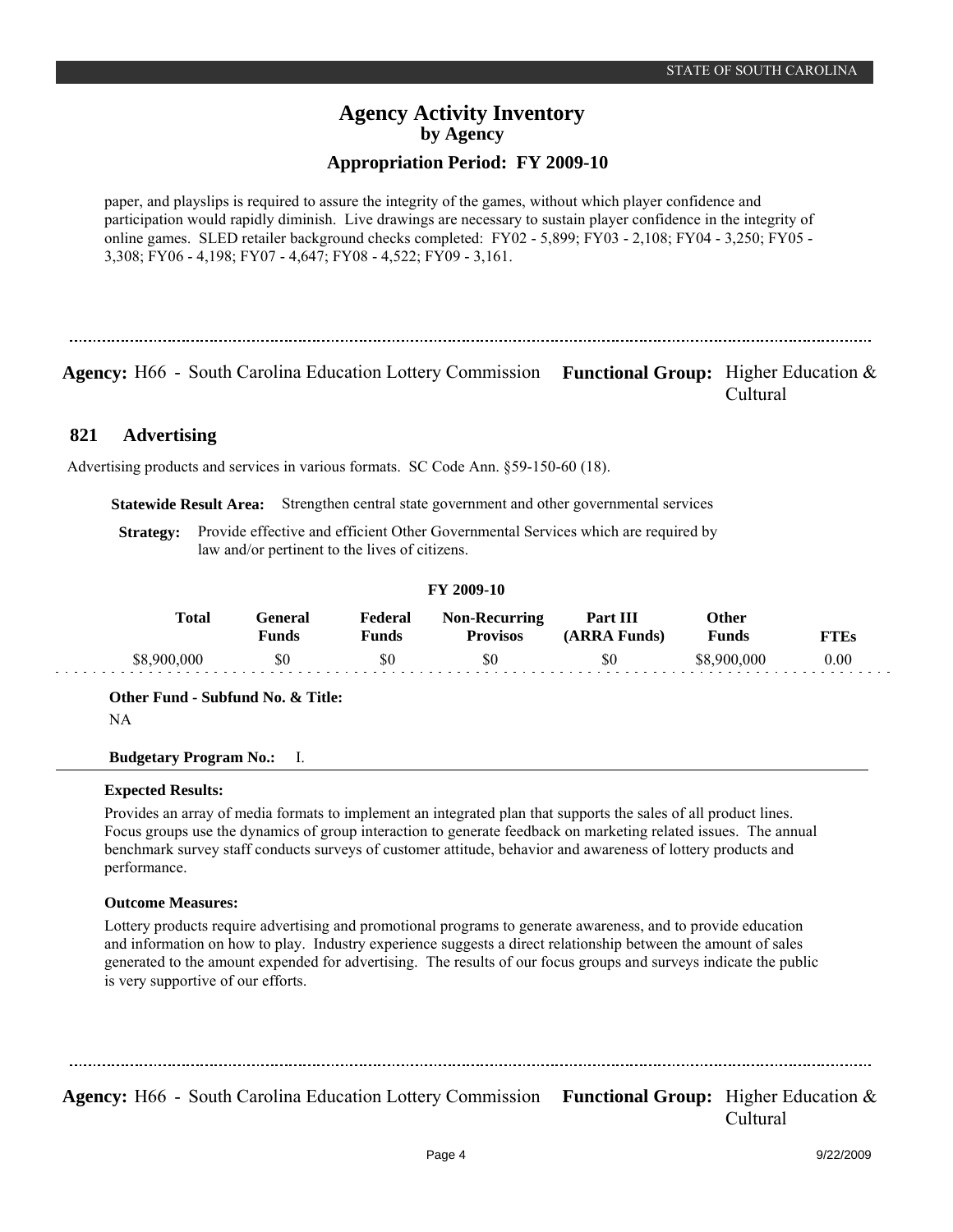# **Agency Activity Inventory by Agency Appropriation Period: FY 2009-10**

#### **Security 822**

Provides for the safety of lottery personnel and maintains the integrity of lottery operations. Provides primary contact with players and retailers pursuant to the detection and prosecution of ticket theft and other law enforcement operations. Investigates and resolves technical problems with ticket validation. Coordinates and manages drawings. S.C. Code Ann. §§59- 150-60: 59-150-90; 59-150-100; 59-150-130.

**Statewide Result Area:** Strengthen central state government and other governmental services

**Strategy:** Provide effective and efficient Other Governmental Services which are required by law and/or pertinent to the lives of citizens.

| <b>FI 2009-10</b> |                         |                  |                                         |                          |                |             |
|-------------------|-------------------------|------------------|-----------------------------------------|--------------------------|----------------|-------------|
| Total             | General<br><b>Funds</b> | Federal<br>Funds | <b>Non-Recurring</b><br><b>Provisos</b> | Part III<br>(ARRA Funds) | Other<br>Funds | <b>FTEs</b> |
| \$1,579,162       | \$0                     | \$0              | \$0                                     | SO.                      | \$1,579,162    | 5.00        |

**FY 2009-10**

**Other Fund - Subfund No. & Title:**

NA

### **Budgetary Program No.:** I.

### **Expected Results:**

A reduction in resources applied to the security area would result in a general loss of physical security; the ability to serve retailers and players affected by ticket theft, deter fraud and other harmful practices, and assure the proper operation of ticket validation systems; and administer online games by conducting drawings.

### **Outcome Measures:**

Conducted 8,327 drawings for online games from inception through 6.30.08 (281 Carolina 5; 4,535 Pick 3; 4,209 Pick 4; 868 Palmetto Cash 5; 145 Mega Match 6). Number of investigations: FY02 - 188; FY03 - 482; FY04 - 481; FY05 - 640; FY06 - 738; FY07 - 717; FY08 - 467; FY09 - 707.

**Agency:** H66 - South Carolina Education Lottery Commission Functional Group: Higher Education & Cultural

#### **Administration 823**

Administration, internal audit, sales and marketing, information technology support, retailer licensing, legal services, internal operations, financial services, human resources, and research and development. S.C. Code Ann. §59-150-50 et seq.

**Statewide Result Area:** Strengthen central state government and other governmental services

**Strategy:** Administration

**FY 2009-10**